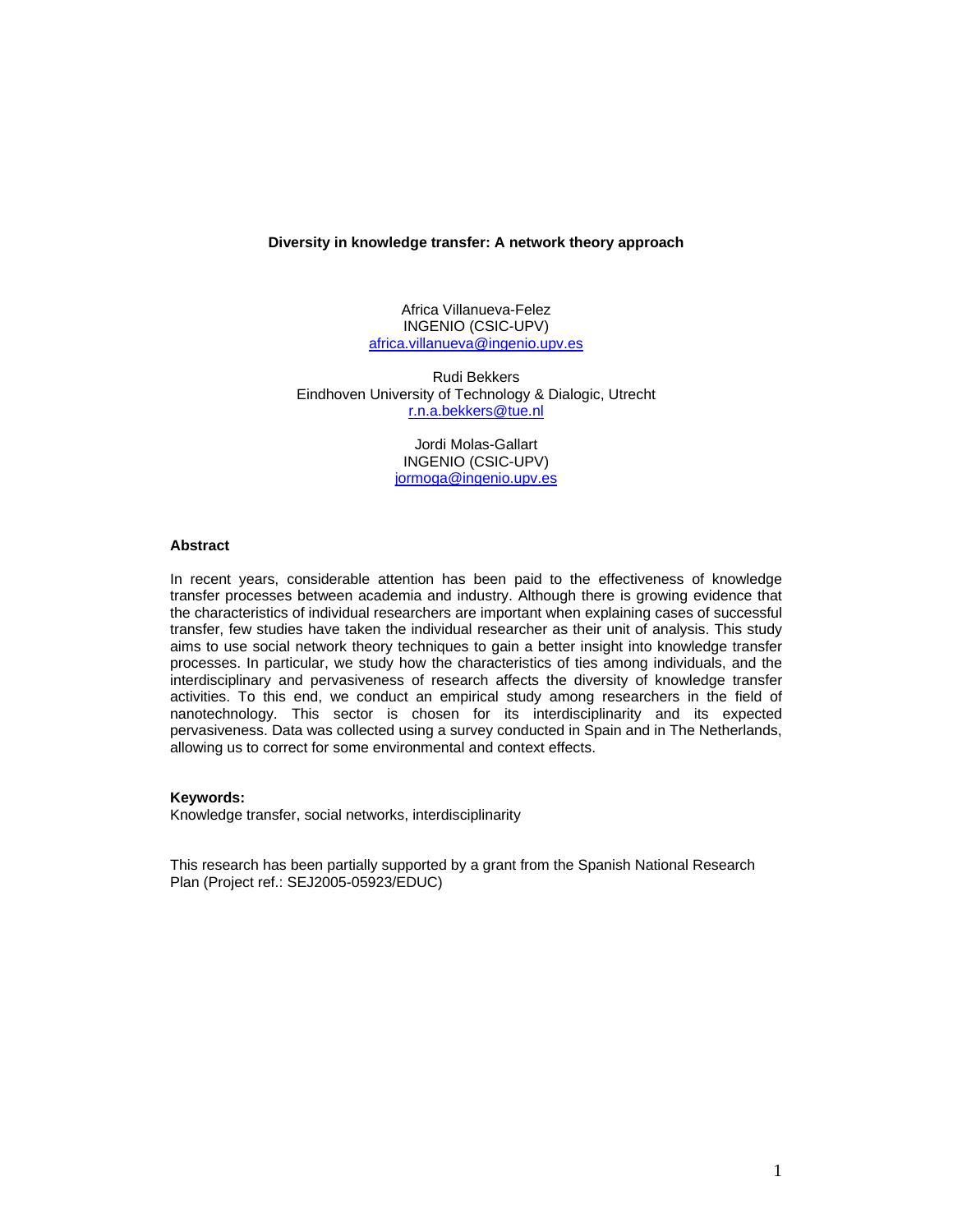## **1. Introduction**

Knowledge transfer mechanisms and agreements are widely argued to be a key element in the production and dissemination of cutting edge knowledge (Murray, 2001; Powell, 1990). Through knowledge transfer, actors from different institutional spheres can achieve a progressive adaptation in their procedures and goals (Bozeman, 2000), and explore scientific and technological knowledge to expand their current capabilities (Murray, 2001).

Paradoxically, and despite considerable efforts by governments, new knowledge developed in universities faces specific difficulties in its transfer to firms (Meyer et al., 2004). Scholars have found that the locus of control in scientific collaboration lies more on individuals than the institutions they represent, and that this is particularly true when academic institutions are involved (Bozeman and Corley, 2004; Liebeskind et al., 1996). The know-how and information that researchers obtain over time constitutes their own knowledge stock (McFadyen and Cannella Jr, 2004) and consequently the exchange of knowledge takes place primarily between people and within the context of personal relationships (Oliver and Liebeskind, 1997). Therefore, collaborative knowledge transfer activities are intrinsically social processes, where individuals, not institutions, are the key actors (Katz and Martin, 1997; Oliver et al., 1997; Powell, 1990). This implies a complex, and dynamic interaction between the actors involved, less guided by formal structures of authority and more dependent on the relationship among individuals (Bozeman et al., 2004; Powell, 1990; Uzzi, 1996).

Despite the growing interest among academics and policy makers in developing a better understanding of university-industry linkages and the increasing awareness about the social and relational particularities of knowledge transfer processes, there is a remarkable lack of studies that focus on individuals as the unit of analysis (Palmberg, 2008). Studies at this level of analysis would allow us to comprehend better the relational aspects underlying knowledge transfer processes. This paper contributes to addressing this gap in the literature.

Our starting point lies in some of the characteristics of the scientists' research, as they constitute the basis of their relationship with firms. We analyse whether the potential of individual researchers to transfer knowledge is linked with the characteristics of their research. Second, we analyse the impact that different types of social ties have on knowledge transfer. We want to identify which characteristics of the links between academic researchers and firms contribute to a more diverse interaction in terms of the knowledge transfer channels used within a given relationship.

The structure of the paper is as follows. Section 2 discusses the expected relation between knowledge characteristics and knowledge transfer channels. Section 3 addresses the expected relation between the features of individual ties and the use of knowledge transfer channels. After presenting our methodology and data in section 4, we turn to the analysis and the findings (section 5). Finally, section 6 offers conclusions and discusses the results.

# **2. Diversity of knowledge transfer channels and knowledge characteristics**

Academic research usually involves novelty. To achieve new discoveries, scientists often combine multiple sources of knowledge, diverse methodologies and varied competences (Zander and Kogut, 1995). Novel research is often interdisciplinary. Further, interdisciplinary research may lead to pervasive technologies; that is, technologies characterised by multiple uses within the same and across different industrial sectors (Salerno et al., 2008). Presumably, the more interdisciplinary and pervasive the research is, the more tacit the knowledge produced and the more complex the transfer of the knowledge to the firm will be. Despite these complexities, firms will still be interested in pursuing knowledge transfer. Arguably, the more pervasive and interdisciplinary the knowledge to be acquired the greater the potential gains for the firm. This is because the higher the complexity of the knowledge incorporated by a firm, the more difficult it is for competitor to replicate it (Barney 1991). It is therefore to be expected that firms will make substantial investments in time and resources to access complex and tacit knowledge.

Further, different knowledge transfer channels are likely to have different strengths and weaknesses when it comes to transferring tacit and complex knowledge. As a result, if a firm wants to increase the chances of successfully absorbing knowledge generated elsewhere it will tend to make use of several knowledge transfer mechanisms. Consequently, the resulting interaction pattern concerning knowledge transfer will be more diverse. The discussion above leads us to the following hypotheses:

**Hypothesis 1.1:** The more *interdisciplinary* a researchers' work, the more diverse the knowledge transfer channels between the researcher and the firm.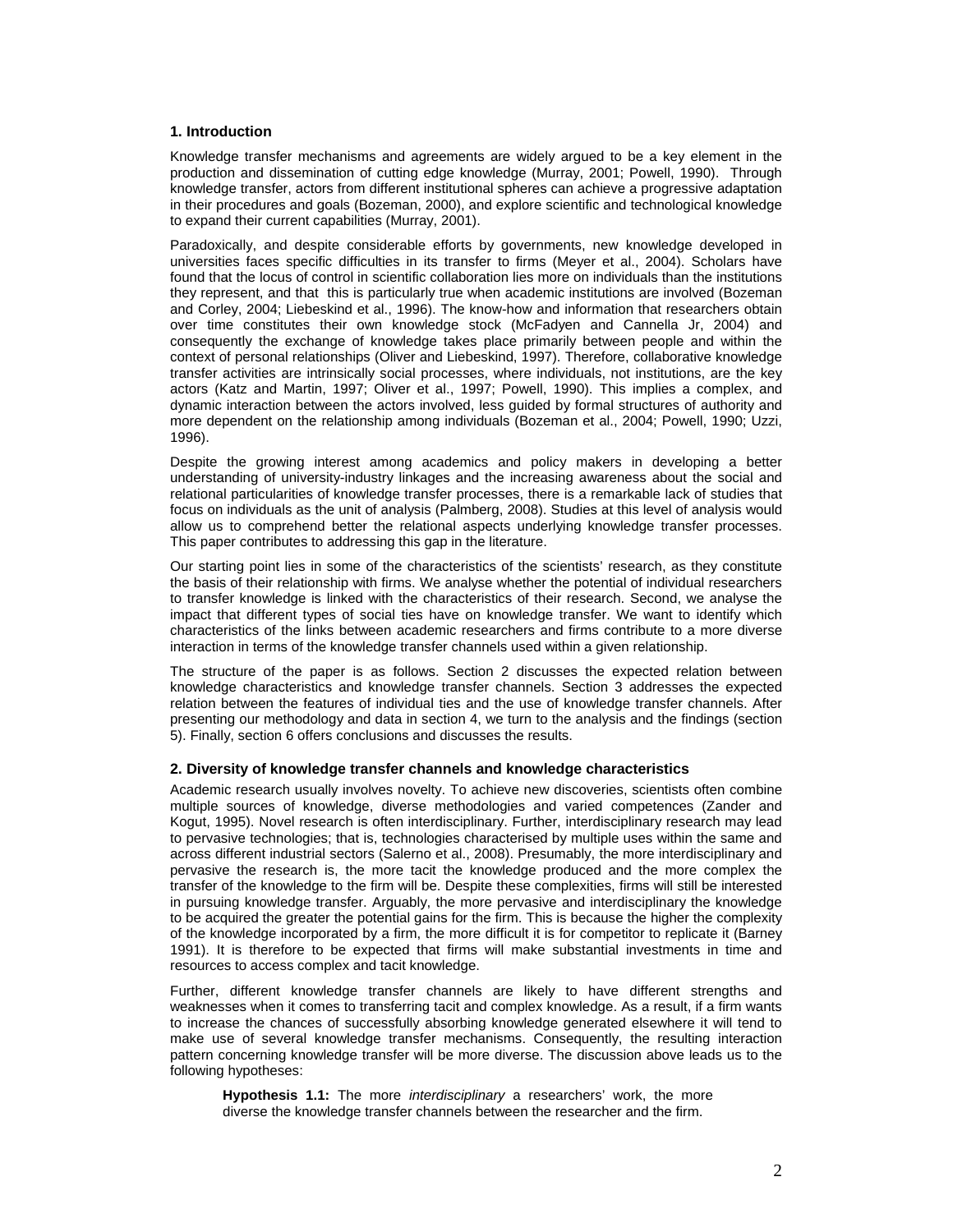**Hypothesis 1.2:** The more *pervasive* a researchers' work, the more diverse the knowledge transfer channels between the researcher and the firm.

## **3. Diversity of knowledge transfer channels and network ties**

In social network theory, scholars traditionally distinguish between strong and weak ties. Strong ties are based on trust, reciprocity and frequency of interaction (Granovetter, 1973). Weak ties are defined as casual acquaintances between social actors, characterised by infrequent interactions (Granovetter, 1973) and based neither on trust nor reciprocity. According to the seminal work of Granovetter (1973), weak ties constitute conducts that are more efficient for innovation, as they are likely to provide partners with novel information. Nevertheless, when information and knowledge are considered to be of a sensitive nature and exchange partners may apply for property rights in the future, individuals may behave with considerable caution when sharing knowledge (Bouty, 2000). In this context, the hazards of opportunistic behaviours are reduced among exchange partners who develop close, trust-based relationships that reduce the risk of misappropriation of property rights (McFadyen and Cannella Jr, 2005). It has also been argued that weak ties are not adequate for the transfer of complex knowledge (Hansen, 1999; Uzzi, 1996). The transfer of tacit and complex knowledge usually requires frequent interaction between the actors involved; as the tie strengthens, the exchange of knowledge becomes more efficient. Strong relationships result in shared understandings and experiences, trust, and a common language base (McFadyen et al., 2004), all of which facilitate the development of common goals (Hussler and Ronde, 2007) and the planning of shared activities to reach such goals. However, strong relationships require considerable investments in time, energy, and resources to maintain (Boorman, 1975). For both academic researchers and firms, the resources available to allocate to relationships are limited. In order to maximize the investments already made in the relationship, agents will tend to employ such links for diverse uses. Therefore, it is expected that as the tie between a researcher and a firm becomes stronger, the channels used for the transfer of knowledge will be more diverse. Consequently, we developed the following hypotheses:

**Hypothesis 2.1:** The stronger the link between a university researcher and a firm, the more diverse the knowledge transfer channels used.

Previous studies stress the importance of the location of exchange partners involved in knowledge transfer. A number of such studies assert that socials actors are inclined to choose associates in close proximity because the coordination costs increase with distance (Hussler et al., 2007; Mollenhorst et al., 2008). For instance, when agents are located far away, it is more complicated and costly to arrange meetings, lowering the shared experiences (McFadyen et al., 2005) and the effectiveness of the knowledge transfer. Therefore, since close-distance relationships reduce the interaction costs of transfer channels and increase the shared experiences between partners, agents will tend to count more on this type of relationship than on long-distance ones. It is also widely accepted that spatial proximity helps in strengthening relationships (Bozeman et al., 2004; Katz et al., 1997). Such relationships can be particularly valuable when dealing with actors that have different goals and knowledge bases (as universities and firms do). Hussler and Ronde (2007) argue that knowledge transfer between actors who do not share similar goals and knowledge bases is more difficult than when it occurs between similar actors. Therefore, in the case of university-industry interactions, geographical proximity will ease knowledge transfer between such dissimilar actors. Further, as the transfer of complex knowledge is likely to depend, as argued above, on a variety of transfer mechanisms, we can argue that the relationships characterised by spatial proximity will show a more diverse use of knowledge transfer channels. Based on the above, we formulate the following hypothesis:

**Hypothesis 2.2:** The closer a university researcher and a firm are located, the more diverse the knowledge transfer channels used.

#### **4. Methodology and data**

To test our hypotheses, we need to analyse a group of researchers involved in an area of work where there is at least the possibility of interdisciplinary work and some degree of pervasiveness is expected. We selected scientists working in the field of nanotechnology, an area characterised by its interdisciplinarity and pervasiveness (Meyer et al., 2004; Salerno et al., 2008). We consider that given nanotechnology's interdisciplinarity, possible pervasiveness and the many policy efforts to enhance University-Industry collaboration in this area, nanotechnology offers a good test base for our hypotheses. Nevertheless, nanotechnology itself is a very broad and inclusive term with vague boundaries (Meyer et al., 2004). Research in nanotechnology includes areas as diverse as medical applications, materials, electronics, robotics, metrology, instrumentation, environment, etc. It is therefore difficult to identify the population of nano-researchers. To deal with such heterogeneity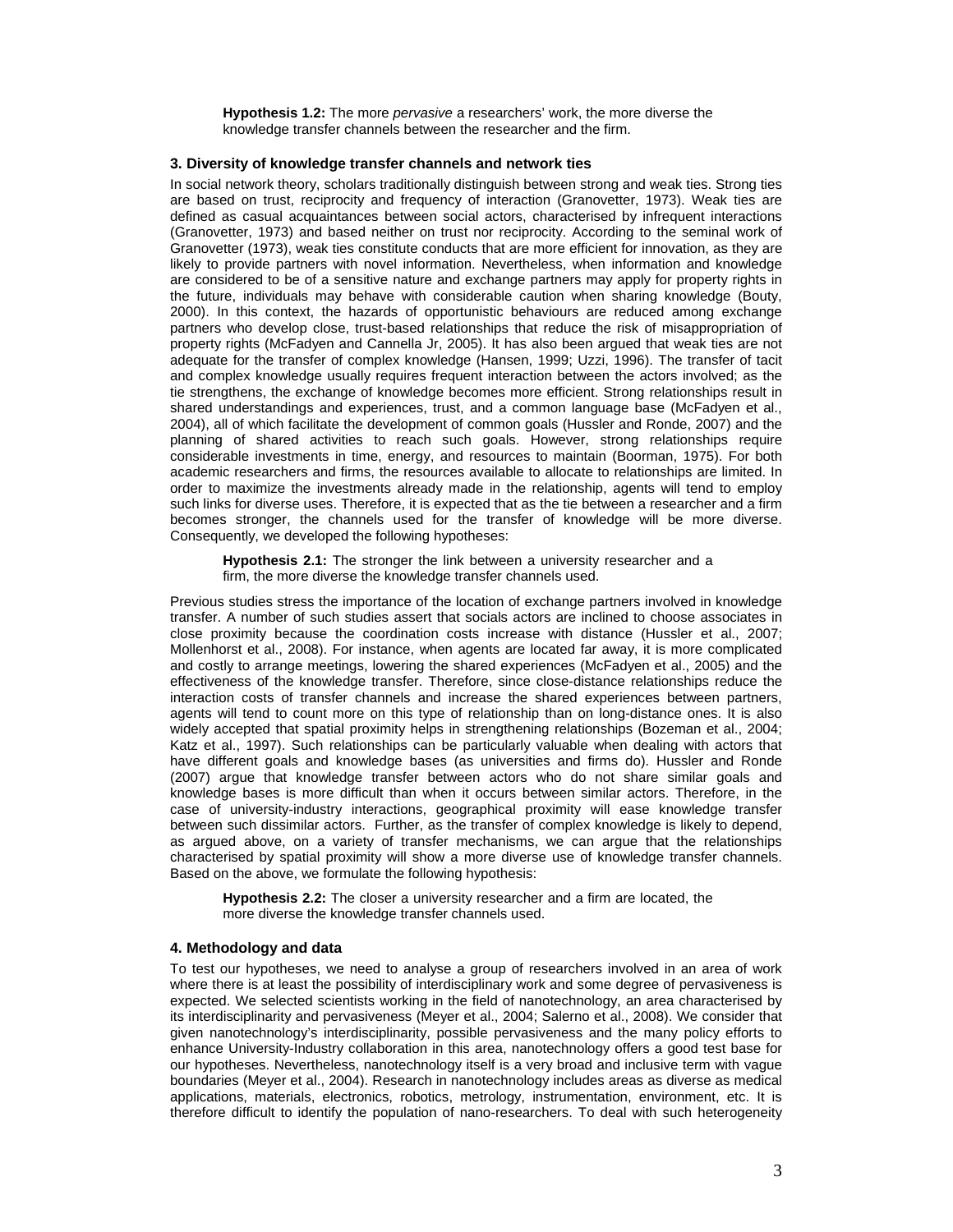and obtain a controlled and homogeneous sample, we focus this study on the relationships maintained by firms and public scientists whose main research topics are in the area of advanced materials at nanoscale.

Data was gathered using an on-line survey, addressed at Spanish and Dutch researchers. To build our target group, we first made a selection of public research centres specialised on advanced materials, as well as research centres working on 'general' nanotechnology that had at least one group working on advanced materials. This selection was based on expert interviews and public reports. After pilot testing and several improvements, the on-line survey was sent out to 1868 researchers, 967 from Spain and 901 from The Netherlands. We received 409 responses, which constitute a 22% response rate. From this group, we deleted incomplete cases and selected only those respondents who reported at least one link with a firm. Respondents who did not meet these criteria were dropped from the data set. Furthermore, to eliminate errors that would result from possible intersectoral differences, we incorporated two qualifying questions in the questionnaire to test whether the respondent was in fact working on 'advanced materials at nanoscale'. After these filtering stages, the final data set comprised 71 individuals, 52 Spanish and 19 Dutch, who reported a total of 124 ties with firms.

## **Table 1: Knowledge transfer channels**

| Knowledge transfer channel                                                                                                                                                                                        | Total times<br>mentioned |
|-------------------------------------------------------------------------------------------------------------------------------------------------------------------------------------------------------------------|--------------------------|
| (i) Training - The academic offers training services to employees of the firm and/or places students at the firm; joint<br>supervision of M.Sc. or Ph.D. students.                                                | 23                       |
| (ii) Consultancy agreement - Work commissioned by the firm, not requiring original research (e.g. conducting routine<br>tests, providing advice);                                                                 | 26                       |
| (iii) Joint research or contract research agreement, - Original research work done in collaboration between the firm<br>and the public academic research institution), or contracted by the firm to the academic; | 109                      |
| (iv) Co-authored papers;                                                                                                                                                                                          | 38                       |
| (v) Creation of new physical facilities (e.g. new laboratories or new buildings on campus, etc) and/or new<br>organisations;                                                                                      | 16                       |
| (vi) Other (specified by the respondent).                                                                                                                                                                         | 4                        |

| Variables                | Description                                                                                                                                                                                                                                                                                                                                                                                                                                                                                                                             | Mean | Std. Dev. |
|--------------------------|-----------------------------------------------------------------------------------------------------------------------------------------------------------------------------------------------------------------------------------------------------------------------------------------------------------------------------------------------------------------------------------------------------------------------------------------------------------------------------------------------------------------------------------------|------|-----------|
| Control                  |                                                                                                                                                                                                                                                                                                                                                                                                                                                                                                                                         |      |           |
| Country                  | Dummy variable which equals 1 for Spanish researchers and 2 for Dutch researchers                                                                                                                                                                                                                                                                                                                                                                                                                                                       |      |           |
| Seniority                | Number of years the respondent has been employed in research or at an academic<br>institutions                                                                                                                                                                                                                                                                                                                                                                                                                                          | 17.8 | 9.969     |
| Independent              |                                                                                                                                                                                                                                                                                                                                                                                                                                                                                                                                         |      |           |
| Interdisciplinarity      | Total number of different disciplines the respondents considered that best characterise<br>their current work. Summative scale of ten most relevant disciplines for nanotechnology<br>research (see, Schummer, 2004)                                                                                                                                                                                                                                                                                                                    | 2.27 | 1.171     |
| Pervasiveness            | Total number of relevant industrial application areas of respondents' research.<br>Summative scale of the ten most relevant industrial areas (see, European Commission,<br>2004; Salerno et al., 2008).                                                                                                                                                                                                                                                                                                                                 | 2.99 | 1.488     |
| Geo distance             | Distance in kilometres between the academic and the people from the firm with whom<br>they interact most often. 6-point ordered scale                                                                                                                                                                                                                                                                                                                                                                                                   | 3.85 | 1.982     |
| Tie strength             | Tie strength measurement that combines each of the five indicators (communication<br>frequency, years in contact, degree of friendship, degree of trust, and reciprocity) with<br>equal weight, as suggested by Granovetter (1973). Each of these is ranked on a five-<br>point scale.                                                                                                                                                                                                                                                  |      | 3.11      |
| Tie strength indicators: |                                                                                                                                                                                                                                                                                                                                                                                                                                                                                                                                         |      |           |
| Communication            | Indicates the frequency of contact between the researcher and the firm, ranging from                                                                                                                                                                                                                                                                                                                                                                                                                                                    | 2.86 | 0.965     |
| frequency                | weekly to yearly.                                                                                                                                                                                                                                                                                                                                                                                                                                                                                                                       |      |           |
| Years in contact         | Years the researcher has been in contact with her main contact person at the firm.                                                                                                                                                                                                                                                                                                                                                                                                                                                      | 3.19 | 1.157     |
| Friendship               | The <i>degree of friendship</i> reflects the emotional intensity of a relationship (Gibbons,<br>2004). We consider that a friend is an individual who the respondent identifies as such.<br>We ask respondents to indicate to what extent they agree with the following statement: "I<br>consider this person my friend" (where "this person" refers to the respondent's main<br>contact person at the firm).                                                                                                                           | 3.06 | 1.046     |
| Trust                    | The <i>degree of trust</i> refers to the intimacy (mutual confiding) between the two persons.<br>The concept of trust in a relationship reflects the actors' vulnerability to each other (Uzzi,<br>1996) and influences the kind of information they are willing to share (Gibbons, 2004).<br>We ask respondents to specify to what extent they consider his/her main contact person<br>from the firm trustworthy.                                                                                                                      | 3.90 | 0.844     |
| Reciprocity              | We constructed the measure of reciprocity following Friendkin's (1980) measurement of<br>tie strength. He defines strong ties "as those in which both faculty members' current<br>research activity has been discussed, ()" (Friedkin, 1980). We adapted this to our<br>context, by asking whether the researcher 'asks the main contact person for personal and<br>professional advice'. We also asks this question the other way around (whether the<br>contact person asks the researcher for advice), and then average the results. | 3.01 | 0.971     |

#### **Table 2: Descriptive statistics of the independent and control variables.**

To collect the data on our dependent variable (*diversity of knowledge transfer channels used within a given relationship between a researcher and a firm*), we asked our respondents to indicate, for each relationship, the knowledge transfer channels used. Table 1 shows the channels included in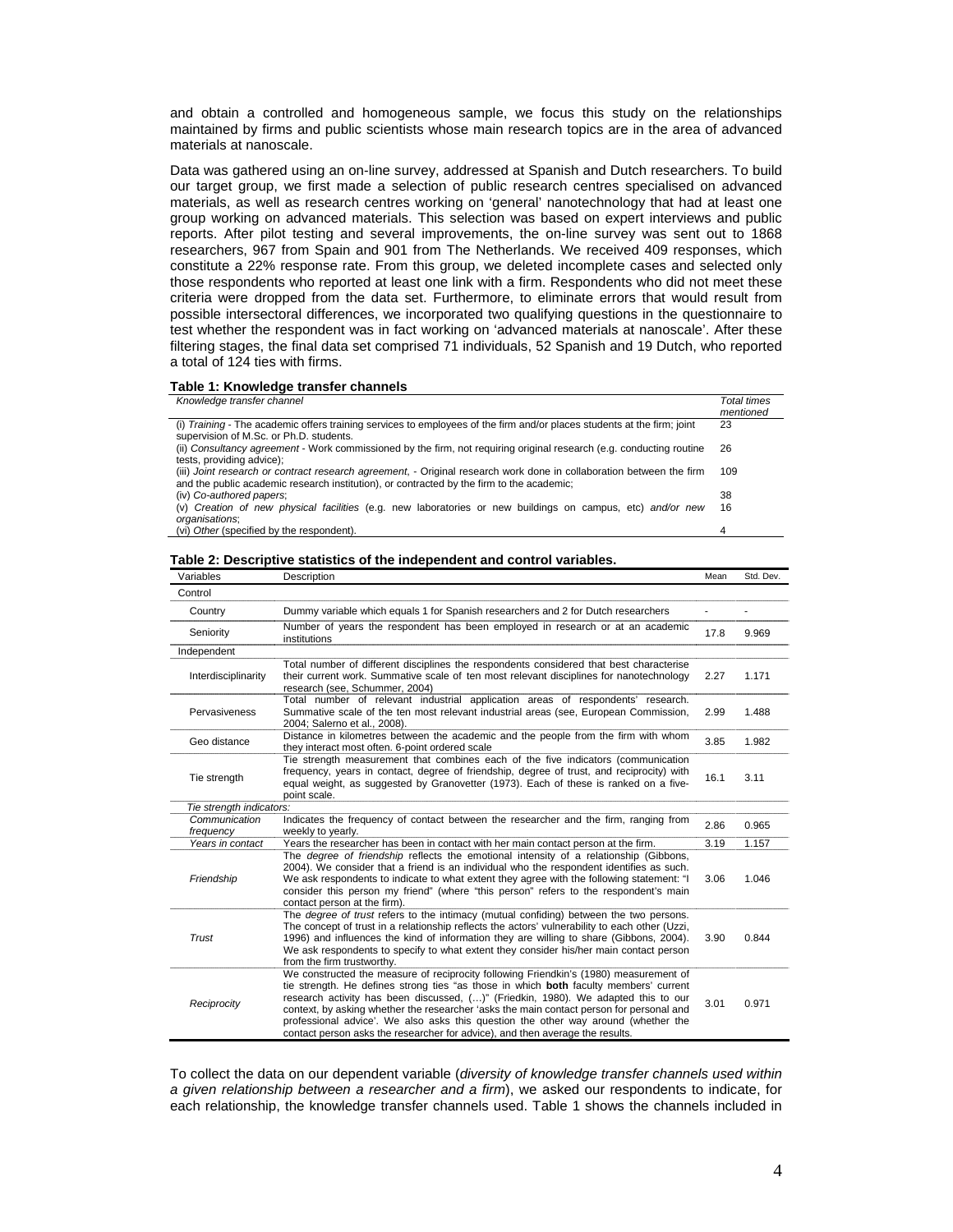the question and how often the various channels were mentioned. We created an ordinal dummy variable with three categories: the value is 1 if the researcher is engaged with the firm through just one type of channel; 2 if the researcher and the firm use two channels; and 3 if they are linked through 3 or more channels. The analysis includes two control variables. Earlier studies have shown that dissimilar social contexts lead to different ways of interaction between agents (Mollenhorst et al., 2008). In order to address this issue, we control for *country* differences in the interactions patterns of Dutch and Spanish researchers. We also control for academic *seniority*. Table 2 summarises the independent variables used in our study. Note that we have used several indicators in order to measure tie strength (see below).

# **5. Analysis and findings**

We employed ordered logit regressions to test our hypotheses. We used the Huber-White sandwich estimator for estimating standard errors. Working with dyadic data can imply the violation of the assumption that the observations are independent. Since a single researcher can have relations with different industrial partners, our respondents can report multiple relationships. This may affect the error terms in the regression, given that they can be correlated across observations from the same source. To solve this problem we used a *cluster* option in the estimation, to indicate that the observations (relationships) are clustered into individuals and that the ties reported may be correlated within the responses given by one particular individual, but would be independent between the 71 researchers. The *robust cluster* technique affects the estimated standard errors and variance-covariance matrix of the estimators, but not the estimated coefficients. As our analysis will show, we found no big differences using these two different techniques.

Table 3 shows the two models we constructed to test our hypotheses. The first model contains the compiled measurement for tie strength. In the second model, we have replaced tie strength measurement by its five underlying indicators: communication frequency, years in contact, friendship, trust and reciprocity.

|                                                                                                     | MODEL 1 (combined tie strength indicator) |                                                      |                    |                                                                             | <b>MODEL 2 (tie strength indicators)</b> |                                         |                                                      |                                                      |                                                                             |                                                             |
|-----------------------------------------------------------------------------------------------------|-------------------------------------------|------------------------------------------------------|--------------------|-----------------------------------------------------------------------------|------------------------------------------|-----------------------------------------|------------------------------------------------------|------------------------------------------------------|-----------------------------------------------------------------------------|-------------------------------------------------------------|
|                                                                                                     |                                           | <b>Standard</b><br><b>Errors using</b><br><b>OIM</b> |                    | <b>Standard</b><br><b>Errors using</b><br><b>Clustered</b><br><b>Robust</b> |                                          |                                         | <b>Standard</b><br><b>Errors using</b><br><b>OIM</b> |                                                      | <b>Standard</b><br><b>Errors using</b><br><b>Clustered</b><br><b>Robust</b> |                                                             |
|                                                                                                     | Coef.                                     | Std.<br>Err.                                         | P-value            | Std.<br>Err.                                                                | P-value                                  | Coef.                                   | Std.<br>Err.                                         | P-value                                              | Std.<br>Err.                                                                | P-value                                                     |
| Control Variable                                                                                    |                                           |                                                      |                    |                                                                             |                                          |                                         |                                                      |                                                      |                                                                             |                                                             |
| Country                                                                                             | $-0.37$                                   | 0.53                                                 | 0.483              | 0.48                                                                        | 0.445                                    | $-0.51$                                 | 0.57                                                 | 0.369                                                | 0.58                                                                        | 0.377                                                       |
| Seniority                                                                                           | 0.01                                      | 0.22                                                 | 0.655              | 0.03                                                                        | 0.716                                    | 0.16                                    | 0.23                                                 | 0.478                                                | 0.03                                                                        | 0.609                                                       |
| Nature of research<br>Interdisciplinarity<br><b>Pervasiveness</b>                                   | $-0.24$<br>0.46                           | 0.17<br>0.15                                         | 0.156<br>$0.003**$ | 0.20<br>0.17                                                                | 0.241<br>$0.009**$                       | $-0.18$<br>0.39                         | 0.17<br>0.15                                         | 0.280<br>$0.013*$                                    | 0.23<br>0.17                                                                | 0.419<br>$0.023*$                                           |
| Geographical distance                                                                               | 0.19                                      | 0.10                                                 | $0.056^\dagger$    | 0.09                                                                        | $0.043*$                                 | 0.24                                    | 0.10                                                 | $0.024*$                                             | 0.10                                                                        | $0.023*$                                                    |
| Tie strength                                                                                        | 0.32                                      | 0.08                                                 | $0.000**$          | 0.09                                                                        | $0.001**$                                |                                         |                                                      |                                                      |                                                                             |                                                             |
| Tie strength indicators<br>Comm frequency<br>Years in contact<br>Friendship<br>Trust<br>Reciprocity |                                           |                                                      |                    |                                                                             |                                          | 0.70<br>0.45<br>$-0.22$<br>0.33<br>0.72 | 0.23<br>0.21<br>0.25<br>0.32<br>0.27                 | $0.003**$<br>$0.036*$<br>0.382<br>0.309<br>$0.009**$ | 0.29<br>0.25<br>0.27<br>0.38<br>0.35                                        | $0.015*$<br>$0.073^{\dagger}$<br>0.421<br>0.386<br>$0.041*$ |
| Number of obs.<br>(relationships)                                                                   | 124                                       |                                                      |                    |                                                                             |                                          | 124                                     |                                                      |                                                      |                                                                             |                                                             |
| Number of clusters<br>(individuals)                                                                 | 71                                        |                                                      |                    |                                                                             |                                          | 71                                      |                                                      |                                                      |                                                                             |                                                             |
| Log likelihood<br>Pseudo R <sup>2</sup> McFadden                                                    | $-100.73$<br>0.1854                       |                                                      |                    |                                                                             |                                          | $-96.42$<br>0.2203                      |                                                      |                                                      |                                                                             |                                                             |

**Table 3: Ordered LOGIT regression analysis. Dependent variable: interaction pattern between the researcher and the firm regarding knowledge transfer activities.** 

\*\*p < 0.01; \*p < 0.05; <sup>†</sup>p < 0.1.

Both models confirm that there is a positive and significant relationship between pervasiveness and the diversity of knowledge transfer channels. So **hypothesis 1.2** can be accepted. However, we found no significant relationship for interdisciplinarity, so **hypothesis 1.1** must be rejected. The result in our first model also supports **hypothesis 2.1**. The strength of the link between the firm and the researcher has a significant and positive effect on the diversity of knowledge transfer channels used by both agents in each relationship. In contrast, we reject **hypothesis 2.2** about the impact that the geographical distance has on the diversity of channels. Instead, we observe an effect that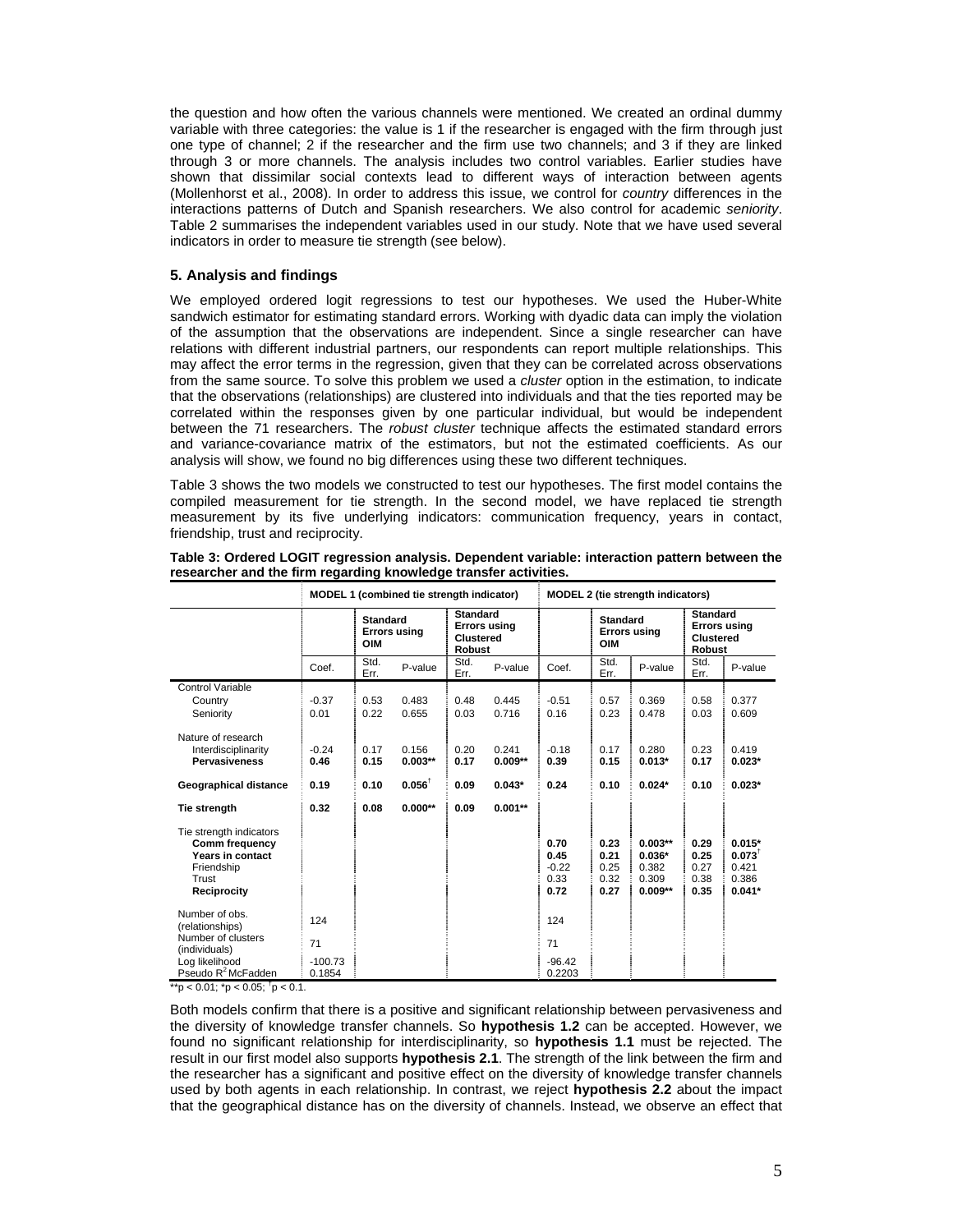was not originally hypothesized. We expected that an increase in distance would result in a decrease in the diversity of knowledge channels. In fact, we found a significant but opposite effect.

In the second model, we have used the five different indicators of tie strength. Not all the indicators of tie strength are significant. We find that three out of five indicators have a significant and positive relation with knowledge channel diversity (communications frequency, years in contact, and reciprocity). Interestingly, the two subjective measurements of tie strength, friendship and trust, are not significant. This is a first indication that the combined measurement is not necessarily very robust. We also add the correlation matrix of the individual indicators (Table 4). Based on Granovetter's tie strength definition, we would expect all these indicators to be highly correlated. Instead, we observe that the frequency of communication it is not correlated with *any* other indicator. The remaining indicators all correlate with each other, but only friendship, trust and reciprocity are highly correlated.

| rable 4. Correlation matrix of the strength indicators   |          |           |           |           |  |  |  |  |
|----------------------------------------------------------|----------|-----------|-----------|-----------|--|--|--|--|
| Indicators                                               |          |           |           |           |  |  |  |  |
| 1. Communication frequency                               |          |           |           |           |  |  |  |  |
| 2. Years in contact                                      | $-0.140$ |           |           |           |  |  |  |  |
| 3. Friendship                                            | 0.170    | $0.181*$  |           |           |  |  |  |  |
| 4. Trust                                                 | 0.107    | $0.228*$  | $0.544**$ |           |  |  |  |  |
| 5. Reciprocity                                           | 0.173    | $0.251**$ | $0.506**$ | $0.402**$ |  |  |  |  |
| Table presents Spearman's rank correlation coefficients. |          |           |           |           |  |  |  |  |
| **p < $0.01$ ; *p < $0.05$ .                             |          |           |           |           |  |  |  |  |

 **Table 4: Correlation matrix of tie strength indicators** 

#### **6. Conclusions and discussion**

We have selected for our analysis a pervasive field of knowledge with applications across industry. In line with our initial hypothesis we confirmed that, in the case we examined, researchers and firms tended to use a variety of simultaneous knowledge transfer channels. As the establishment of strong links through parallel channels is costly, their presence suggests that firms were sufficiently attracted to the knowledge base potentially offered by the academics as to invest a considerable amount of resources to build strong links based on different interaction mechanisms. We also found, however, that no significant relationship existed between interdisciplinarity and the use of diverse knowledge transfer channels. This result contradicts our initial hypothesis. While firms seemed interested in making investments to access pervasive technologies, they did not make the additional investments needed to develop strong links to access complex interdisciplinary knowledge basis.

Importantly, and again contrary to expectations, we have found that diverse knowledge transfer channels occur more often if the distance between the partners is *higher*. One possible explanation is that for novel research, a good match between academic researcher and firm is relatively rare. It seems that once the appropriate partner is found, the investments to establish the link are done regardless of the geographical distance separating the partners, and the higher transaction costs associated with such distance. Instead, it can be argued that distant partners increment their degree of commitment through the formalization of their common activities by using multiple knowledge transfer channels.

We found that the common set of indicators used to measure tie strength in the spirit of Granovetter's work, does not result in a robust scale in our context. We recommend that studies in this area do not only use a combined scale but also consider the various indicators separately.

Finally, we found no appreciable difference between Spanish and Dutch researchers, despite the wide differences in institutional structures and organizational practices in these two countries. The results we have identified seem to emerge independently from the institutional context within which research is conducted. This result further supports the use of analytical methodologies that focus on the individual as research subject. Naturally, results may change across disciplines and research fields, but this study shows that the insights to be obtained from this methodological approach can contribute to theoretical development.

### **References**

Arrow, K. J. 1962. Economic welfare and the allocation of resources for innovation. In R. Nelson (Ed.), *The rate and Direction of Innovative Activity*: 609-626. Princenton: Princenton University Press.

Boorman, B. 1975. A combinational optimization model for transmission of job information through contact networks. *Bell Journal of Economics*, 6(1): 216-249.